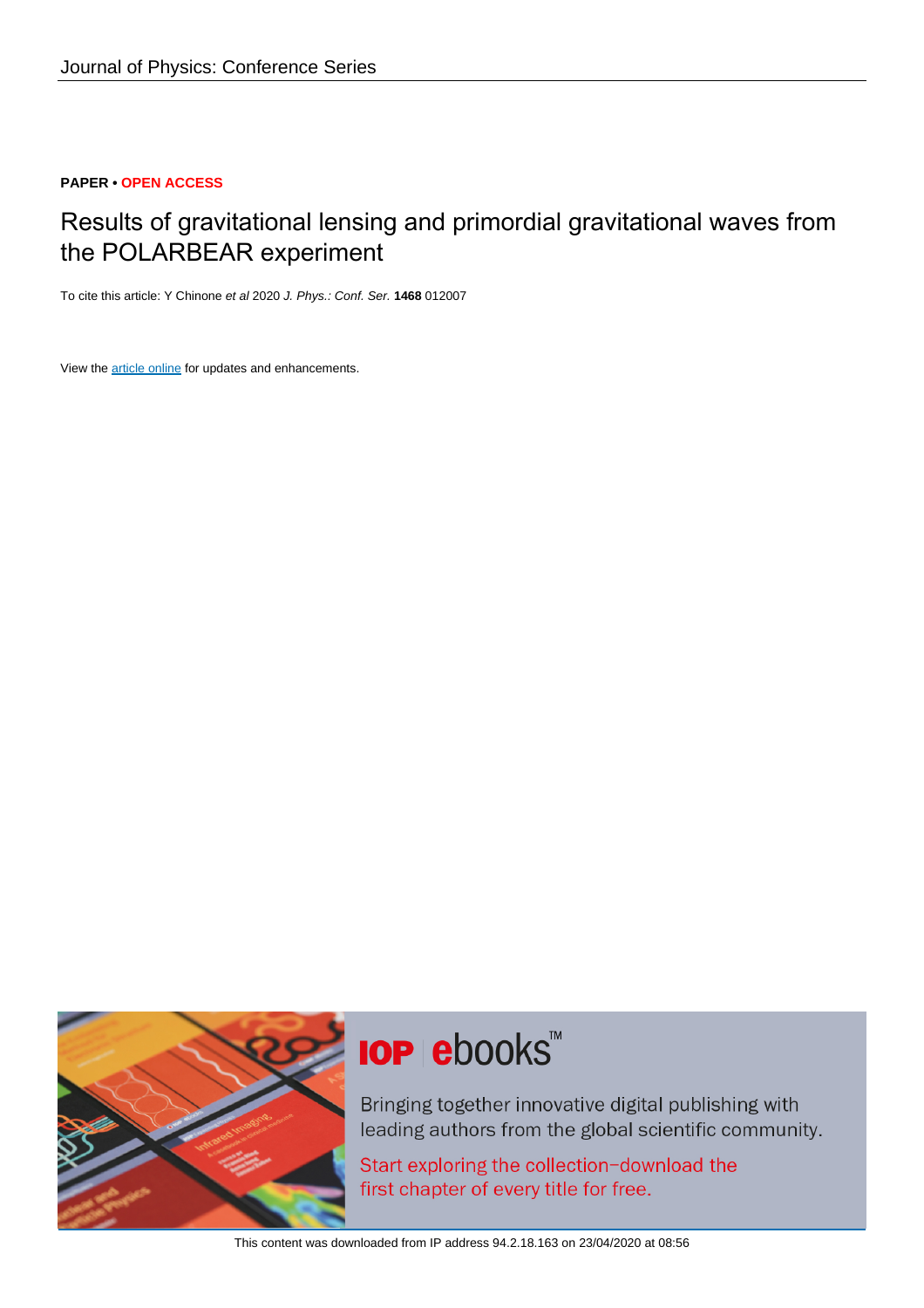# Results of gravitational lensing and primordial gravitational waves from the POLARBEAR experiment

Y Chinone<sup>1,2,3</sup>, S Adachi<sup>4</sup>, P A R Ade<sup>5</sup>, M Aguilar<sup>6,7</sup>, Y Akiba<sup>8,9</sup>,

K Arnold<sup>10</sup>, C Baccigalupi<sup>11,12,13</sup>, D Barron<sup>14</sup>, D Beck<sup>15</sup>, S Beckman<sup>16</sup>,

F Bianchini<sup>17</sup>, D Boettger<sup>18</sup>, J Borrill<sup>19,20</sup>, H ElBouhargani<sup>15</sup>,

J Carron<sup>21</sup>, S Chapman<sup>22</sup>, K Cheung<sup>16</sup>, K Crowley<sup>16</sup>,

A Cukierman<sup>23,24</sup>, R Dünner<sup>25</sup>, M Dobbs<sup>26,27</sup>, A Ducout<sup>3</sup>, T Elleflot<sup>10</sup>,

J Errard<sup>15</sup>, G Fabbian<sup>21</sup>, S M Feeney<sup>28,29</sup>, C Feng<sup>30</sup>, T Fujino<sup>31</sup>,

N Galitzki $^{10}$ , A Gilbert $^{26}$ , N Goeckner-Wald $^{16,24}$ , J Groh $^{16}$ ,

 $\rm J~C~Groh^{16},~G~Hall^{32},~N~Halverson^{33,34,35},~T~Hamada^{36},~M~Hasegawa^9,$ 

M Hazumi $^{9,3,37,8}$ , C A Hill $^{16,38}$ , L Howe $^{10}$ , Y Inoue $^{39,40,9}$ , G Jaehnig $^{33,34}$ ,

A H Jaffe $^{29}$ , O Jeong $^{16}$ , M LeJeune $^{15}$ , D Kaneko $^3$ , N Katayama $^3$ ,

B Keating<sup>10</sup>, R Keskitalo<sup>19,16,20</sup>, S Kikuchi<sup>31</sup>, T Kisner<sup>19</sup>,

N Krachmalnicoff<sup>11</sup>, A Kusaka<sup>38,2,41,1</sup>, A T Lee<sup>16,38</sup>, E M Leitch<sup>42,43</sup>,

D Leon<sup>10</sup>, E Linder<sup>20,38</sup>, L N Lowry<sup>10</sup>, A Mangu<sup>16</sup>, F Matsuda<sup>3</sup>,

T Matsumura<sup>3</sup>, Y Minami<sup>9</sup>, J Montgomery<sup>26</sup>, M Navaroli<sup>10</sup>,

H Nishino<sup>1</sup>, H Paar<sup>10</sup>, J Peloton<sup>21</sup>, A T P Pham<sup>17</sup>, D Poletti<sup>11,12,13</sup>,

G Puglisi<sup>23</sup>, C L Reichardt<sup>17</sup>, P L Richards<sup>16</sup>, C Ross<sup>22</sup>, Y Segawa<sup>8,9</sup>,

B D Sherwin<sup>38</sup>, M Silva-Feaver<sup>10</sup>, P Siritanasak<sup>10</sup>, N Stebor<sup>10</sup>,

R Stompor $^{15}$ , A Suzuki $^{38}$ , O Tajima $^{4}$ , S Takakura $^{3}$ , S Takatori $^{8,9}$ ,

D Tanabe<sup>8,9</sup>, G P Teply<sup>10</sup>, T Tomaru<sup>9</sup>, C Tsai<sup>10</sup>, C Tucker<sup>5</sup>,

C Verges<sup>15</sup>, B Westbrook<sup>16,44</sup>, N Whitehorn<sup>16</sup>, A Zahn<sup>10</sup> and Y Zhou<sup>16</sup>

<sup>1</sup> Research Center for the Early Universe, School of Science, The University of Tokyo, Tokyo 113-0033, Japan

- $2$  Department of Physics, The University of Tokyo, Tokyo 113-0033, Japan
- <sup>3</sup> Kavli Institute for the Physics and Mathematics of the Universe (Kavli IPMU, WPI), UTIAS, The

University of Tokyo, Kashiwa, Chiba 277-8583, Japan

<sup>4</sup> Department of Physics, Kyoto University, Kyoto 606-8502, Japan

5 School of Physics and Astronomy, Cardiff University, Cardiff CF10 3XQ, UK

<sup>6</sup> Department of Physics and Astronomy, Johns Hopkins University, Baltimore, MD 21218, USA

<sup>7</sup> Departamento de Física, FCFM, Universidad de Chile, Blanco Encalada 2008, Santiago, Chile

8 SOKENDAI (The Graduate University for Advanced Studies), Shonan Village, Hayama, Kanagawa 240-0193, Japan

<sup>9</sup> High Energy Accelerator Research Organization (KEK), Tsukuba, Ibaraki 305-0801, Japan

<sup>10</sup> Department of Physics, University of California, San Diego, CA 92093-0424, USA

 $^\mathrm{11}$  International School for Advanced Studies (SISSA), Via Bonomea 265, 34136, Trieste, Italy

<sup>12</sup> Institute for Fundamental Physics of the Universe (IFPU), Via Beirut 2, 34151, Grignano (TS), Italy

<sup>13</sup> National Institute for Nuclear Physics (INFN), Sezione di Trieste, Padriciano, 99, 34149 Trieste,

Italy

<sup>14</sup> Department of Physics and Astronomy, University of New Mexico, Albuquerque, NM 87131, USA

<sup>15</sup> AstroParticule et Cosmologie (APC), Univ Paris Diderot, CNRS/IN2P3, CEA/Irfu, Obs de Paris, Sorbonne Paris Cité, France

 $^{16}$  Department of Physics, University of California, Berkeley, CA 94720, USA





Content from this work may be used under the terms of theCreative Commons Attribution 3.0 licence. Any further distribution of this work must maintain attribution to the author(s) and the title of the work, journal citation and DOI.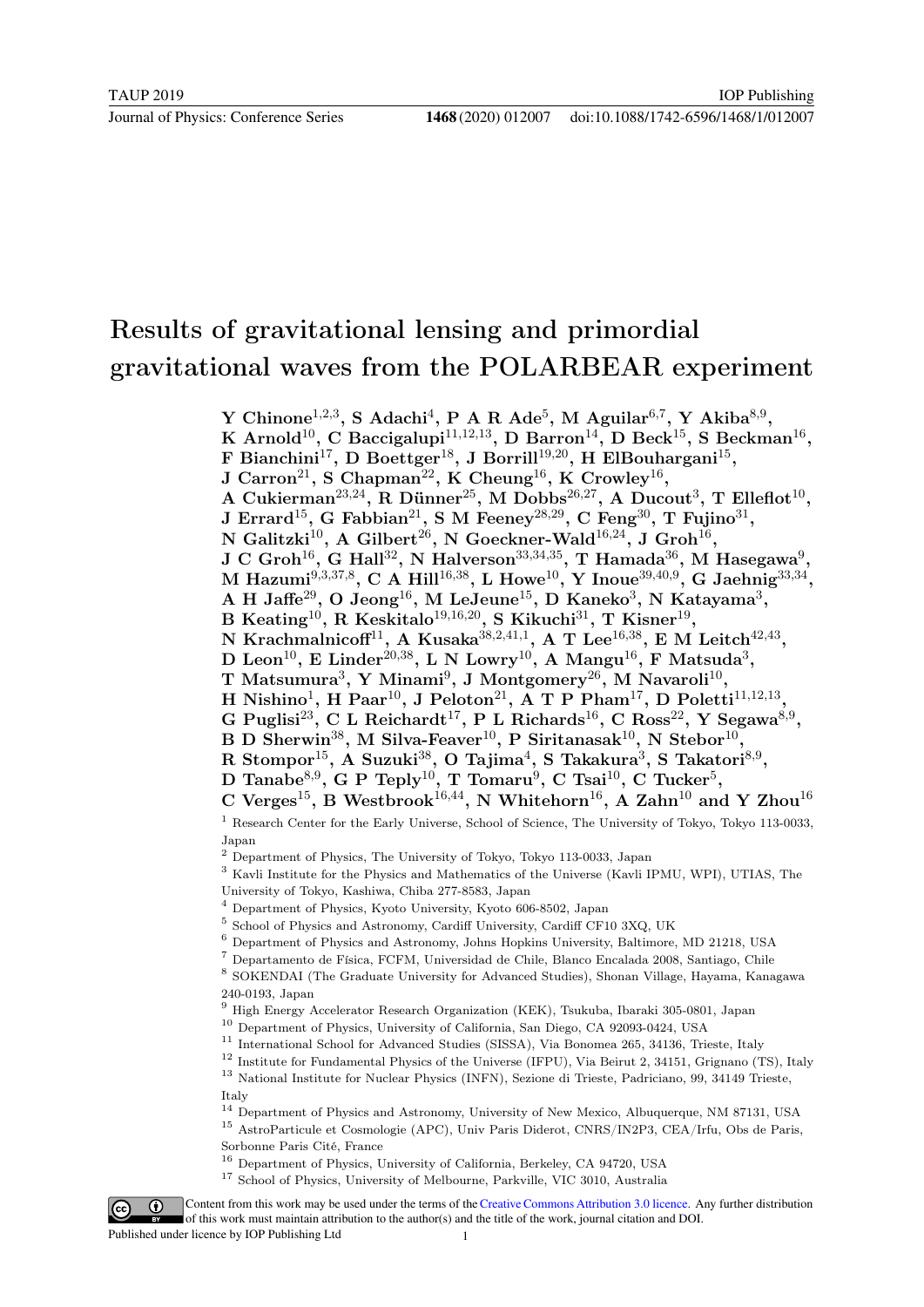<sup>18</sup> Instituto de Astrofísica and Centro de Astro-Ingeniería, Facultad de Física, Pontificia Universidad Católica de Chile, Av. Vicuna Mackenna 4860, 7820436 Macul, Santiago, Chile

<sup>19</sup> Computational Cosmology Center, Lawrence Berkeley National Laboratory, Berkeley, CA 94720, **IISA** 

<sup>20</sup> Space Sciences Laboratory, University of California, Berkeley, CA 94720, USA

<sup>21</sup> Department of Physics & Astronomy, University of Sussex, Brighton BN1 9QH, UK

<sup>22</sup> Department of Physics and Atmospheric Science, Dalhousie University, Halifax, NS, B3H 4R2, Canada

 $^{23}$  Kavli Institute for Particle Astrophysics and Cosmology, SLAC National Accelerator

Laboratory,2575 Sand Hill Rd, Menlo Park , CA 94025

 $^{24}$  Department of Physics, Stanford Unviersity, Stanford, CA 94305, USA

 $^{25}$  Centro de Astro-Ingeniería, Pontificia Universidad Católica de Chile, Vicu na Mackenna 4860,

Santiago, Chile

<sup>26</sup> Physics Department, McGill University, Montreal, QC H3A 0G4, Canada

 $^{27}$  Canadian Institute for Advance Research (CIfAR), Toronto, Canada, M5G 1M1

<sup>28</sup> Center for Computational Astrophysics, Flatiron Institute, 162 5th Avenue, New York, NY 10010, USA

<sup>29</sup> Department of Physics, Blackett Laboratory, Imperial College London, London SW7 2AZ, United Kingdom

<sup>30</sup> Department of Physics, University of Illinois at Urbana-Champaign, 1110 W Green St, Urbana, IL, 61801, USA

 $^{31}$  Yokohama National University, Yokohama, Kanagawa 240-8501, Japan

<sup>32</sup> Minnesota Institute for Astrophysics, University of Minnesota, Minneapolis, MN 55455, USA

<sup>33</sup> Center for Astrophysics and Space Astronomy, University of Colorado, Boulder, CO 80309, USA

<sup>34</sup> Department of Astrophysical and Planetary Sciences, University of Colorado, Boulder, CO 80309, **IISA** 

<sup>35</sup> Department of Physics, University of Colorado, Boulder, CO 80309, USA

<sup>36</sup> Astronomical Institute, Graduate School of Science, Tohoku University, Sendai, 980-8578, Japan

<sup>37</sup> Institute of Space and Astronautical Science (ISAS), Japan Aerospace Exploration Agency (JAXA), Sagamihara, Kanagawa 252-0222, Japan

<sup>38</sup> Physics Division, Lawrence Berkeley National Laboratory, Berkeley, CA 94720, USA

<sup>39</sup> Department of Physics, National Central University, Taoyuan 32002, Taiwan

<sup>40</sup> Center for High Energy and High Field Physics, National Central University, Taoyuan 32002, Taiwan

<sup>41</sup> Kavli Institute for the Physics and Mathematics of the Universe (Kavli IPMU, WPI), Berkeley Satellite, the University of California, Berkeley 94720, USA

<sup>42</sup> Department of Astronomy and Astrophysics, University of Chicago, Chicago, IL 60637, USA

<sup>43</sup> Kavli Institute for Cosmological Physics, University of Chicago, Chicago, IL 60637, USA

<sup>44</sup> Radio Astronomy Laboratory, University of California, Berkeley, CA 94720, USA

E-mail: chinoney@cmb.phys.s.u-tokyo.ac.jp

Abstract. POLARBEAR is a Cosmic Microwave Background radiation (CMB) polarization experiment that is located in the Atacama Desert in Chile. The scientific goals of the experiment are to characterize the B-mode signal from gravitational lensing, as well as to search for B-mode signals created by primordial gravitational waves (PGWs). POLARBEAR started observations in 2012 and has published a series of results. These include the first measurement of a nonzero B-mode angular auto-power spectrum at sub-degree scales where the dominant signal is gravitational lensing of the CMB. In addition, we have achieved the first measurement of crosscorrelation between the lensing potential, which was reconstructed from the CMB polarization data alone by POLARBEAR, and the cosmic shear field from galaxy shapes by the Subaru Hyper Suprime-Cam (HSC) survey. In 2014, we installed a continuously rotating half-wave plate (CRHWP) at the focus of the primary mirror to search for PGWs and demonstrated the control of low-frequency noise. We have found that the low-frequency B-mode power in the combined dataset with the Planck high-frequency maps is consistent with Galactic dust foreground, thus placing an upper limit on the tensor-to-scalar ratio of  $r < 0.90$  at the 95% confidence level after marginalizing over the foregrounds.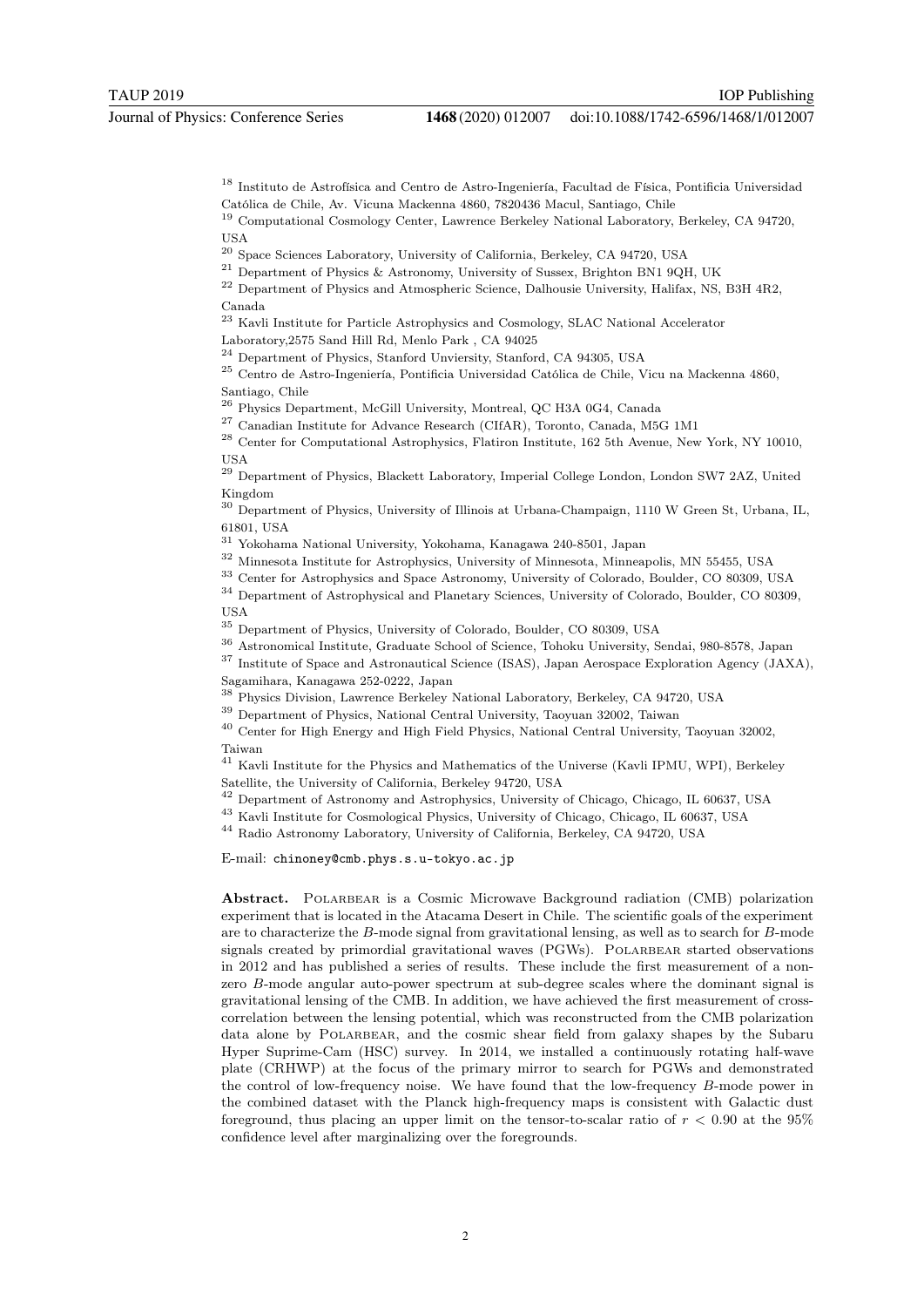## 1. Introduction

The polarization of the Cosmic Microwave Background radiation (CMB) contains rich cosmological information that is a focus of ongoing and future CMB experiments. The pattern of linear polarization is divided into a gradient-like E-mode component and a curl-like B-mode component. E-mode polarization is mainly generated by the same scalar density fluctuations that generate CMB temperature anisotropies. In contrast, B-mode polarization could be generated by either the conversion of  $E$ -modes to  $B$ -modes due to gravitational lensing along the line of sight or tensor perturbations (primordial gravitational waves, PGWs) from inflation. Gravitational lensing induces a characteristic peak in the B-mode angular power spectrum at sub-degree scales (with an angular multipole of  $\ell \sim 1000$ ). On degree scales, inflation models could predict B-mode polarization from PGWs that peak at degree scales from recombination ( $\ell \sim 80$ ).

#### 2. The POLARBEAR Experiment

We designed the POLARBEAR instrument to measure both primordial and gravitational lensing B-mode signals [1, 2]. It is composed of a two-mirror reflective telescope called the Huan Tran Telescope (HTT), which is located at the James Ax Observatory at an elevation of 5,190 m in the Atacama Desert in Chile. A 2.5-m primary mirror of the HTT produces a beam size of 3'.5 full-width at half-maximum (FWHM). The POLARBEAR receiver consists of an array of 1,274 transition edge sensor (TES) bolometers, which are cooled to 0.3 K and observe the sky with the design band centered at 150 GHz through lenslet-coupled double-slot dipole antennas, which have a 2.4-deg diameter field of view. Regular scientific observations of the CMB began in June 2012 and continued until December 2016.

### 3. Selected Scientific Results

#### 3.1. Gravitational Lensing

In the first two seasons between 2012 and 2014, we observed three small CMB fields. The total effective sky area of the three patched is  $25 \text{ deg}^2$ , and the total observation time is 4,700 hours. We measured the B-mode angular auto-power spectrum,  $C_{\ell}^{BB}$ , over the multipole range of  $500 < \ell < 2100$ . In 2014, we achieved the first measurement of non-zero B-mode power at sub-degree scales, where the dominant signal is gravitational lensing of the CMB [3]. In 2017, we doubled the sensitivity of the lensing amplitude in comparison to the first result and finally rejected the null hypothesis of non-B-mode polarization with  $3.1\sigma$  confidence [4] (Figure 1). We also measured the cross-correlation between the lensing potential, which was reconstructed from the POLARBEAR data, and the cosmic shear field from galaxy shapes from the Subaru Hyper Suprime-Cam (HSC) survey, thus rejecting the null hypothesis at  $3.5\sigma$  [5]. This is the first measurement of the cross-spectrum without relying on CMB temperature measurements, which is made possible by the deep POLARBEAR map and the deep HSC data.

#### 3.2. Primordial Gravitational Waves

In 2014, a continuously rotating half wave plate (CRHWP) was installed to search for PGWs while demonstrating the control of low-frequency noise [6]. We observed one large CMB field with an effective sky area of  $670 \text{ deg}^2$ , which overlaps with the area mapped by South Pole experiments, including the  $BICEP2/Keck$  Array and SPTPOL. We continued to observe this large patch until the end of 2016, resulting in a total observation time for the CMB patch of 7,900 hours. We measured the CMB B-mode angular auto-power spectrum over a range of multipoles of  $50 \le \ell \le 600$  with a knee in sensitivity of  $\ell \sim 90$ , where the inflationary gravitational wave signal is expected to peak. The measured B-mode power spectrum is made consistent with the Planck fiducial cosmology and single dust component model by taking the cross-correlation with the Planck high-frequency maps. Finally, we place an upper limit on the tensor-to-scalar ratio of  $r < 0.90$  at a 95% confidence after marginalizing over the foregrounds [7] (Figure 1).